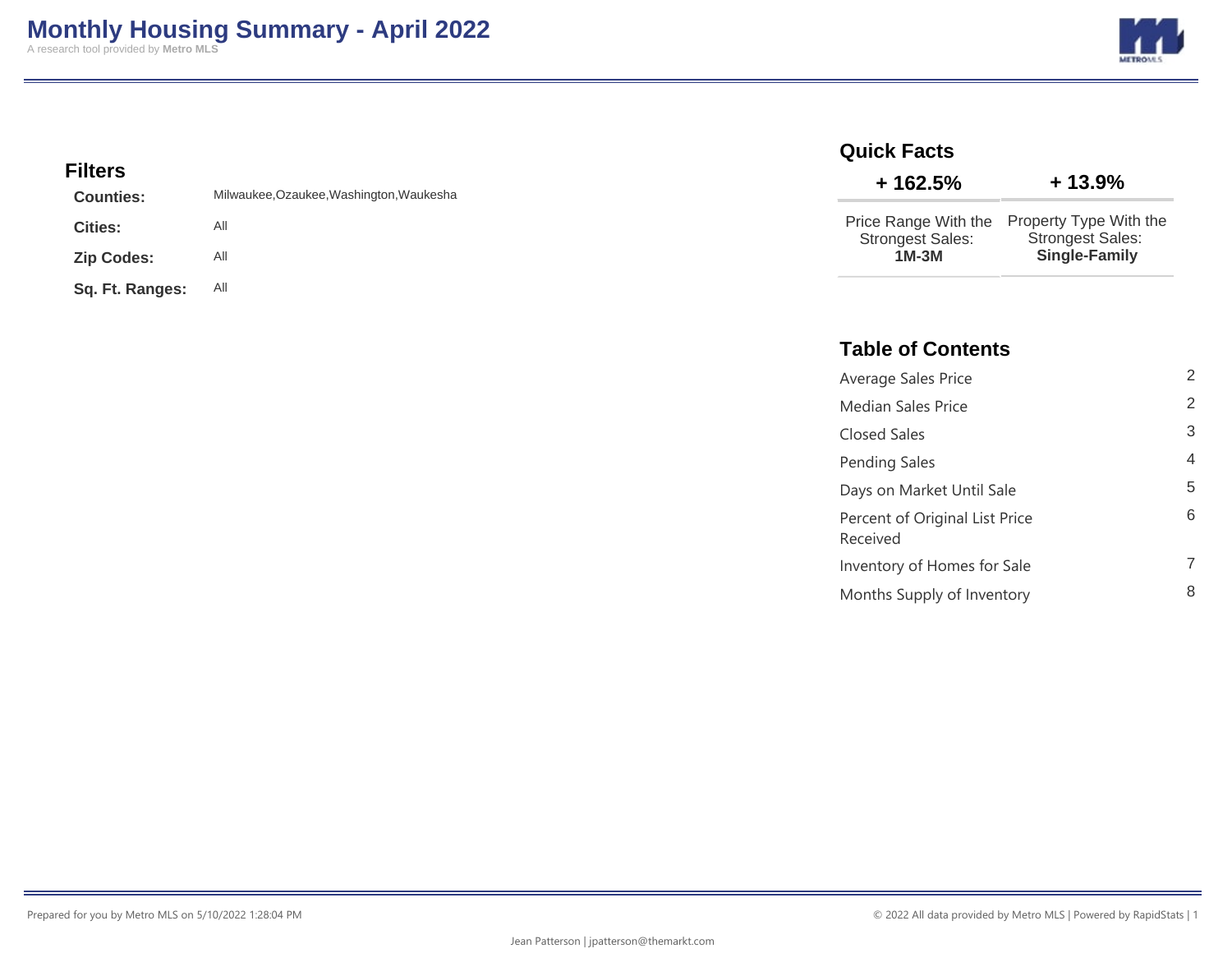

### **Average Sales Price By Property Type**



#### **Median Sales Price By Property Type**



|                            | <b>All Properties*</b> |           |         |           | Single-Family |        | Townhouse/Condo |           |           |
|----------------------------|------------------------|-----------|---------|-----------|---------------|--------|-----------------|-----------|-----------|
| <b>Sales Price</b>         | 4-2021                 | 4-2022    | Change  | 4-2021    | 4-2022        | Change | 4-2021          | 4-2022    | Change    |
| <b>Average Sales Price</b> | \$319,716              | \$357,068 | 11.7%   | \$336.418 | \$370,345     | 10.1%  | \$265,868       | \$302,449 | $-13.8\%$ |
| <b>Median Sales Price</b>  | \$265,000              | \$300.250 | + 13.3% | \$283,750 | \$312.250     | 10.0%  | \$221,000       | \$271,750 | $-23.0\%$ |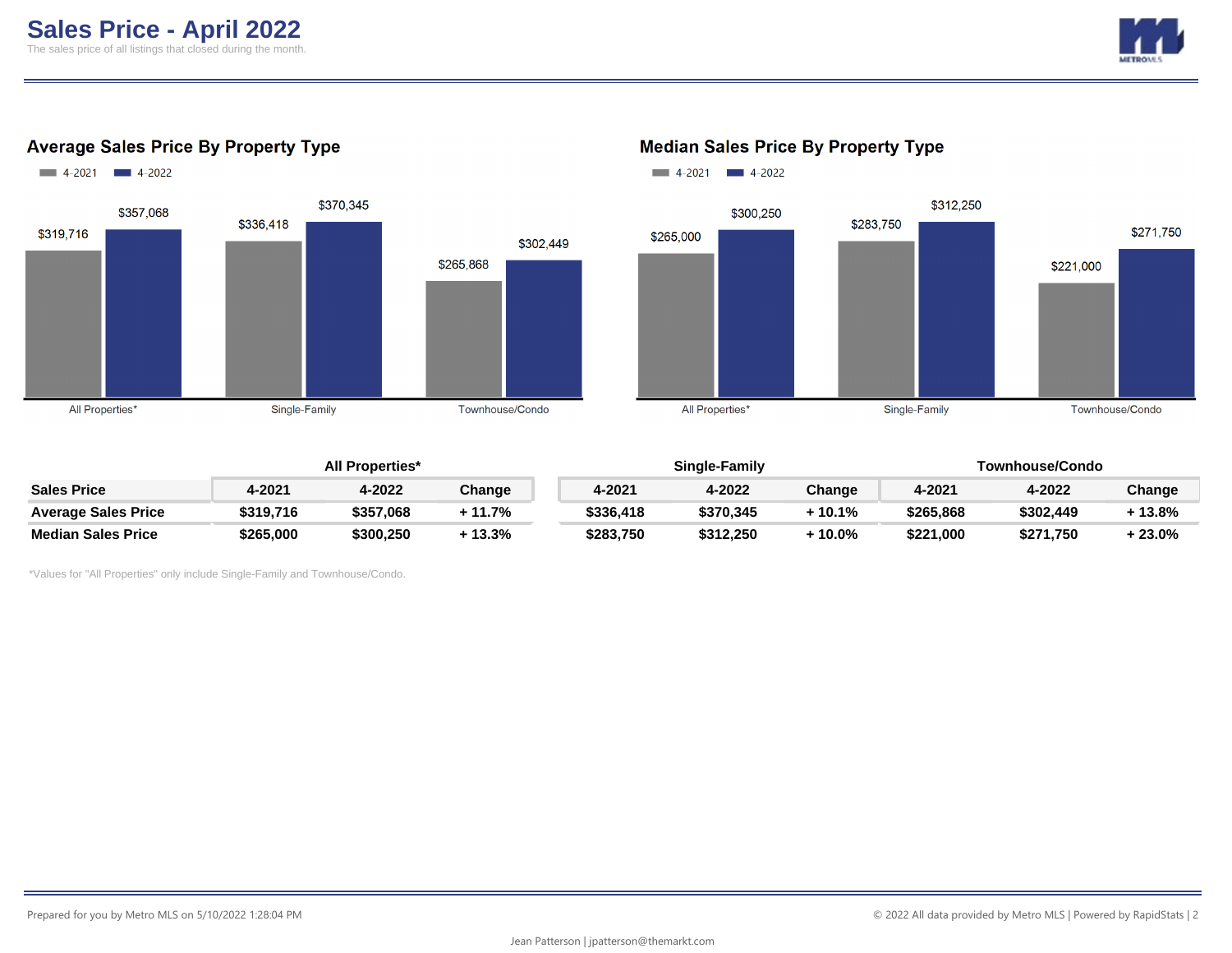# **Closed Sales - April 2022**

The number of listings that closed during the month.



**By Price Range** 





### **By Property Type**

|                         | <b>All Properties*</b> |        |           |        | <b>Single-Family</b> |           | <b>Townhouse/Condo</b> |        |           |
|-------------------------|------------------------|--------|-----------|--------|----------------------|-----------|------------------------|--------|-----------|
| <b>By Price Range</b>   | 4-2021                 | 4-2022 | Change    | 4-2021 | 4-2022               | Change    | 4-2021                 | 4-2022 | Change    |
| $0-100K$                | 119                    | 75     | $-37.0%$  | 78     | 52                   | $-33.3%$  | 41                     | 23     | $-43.9%$  |
| 100K-200K               | 382                    | 261    | $-31.7%$  | 261    | 198                  | $-24.1%$  | 121                    | 63     | $-47.9%$  |
| 200K-300K               | 459                    | 374    | $-18.5%$  | 340    | 293                  | $-13.8%$  | 119                    | 81     | $-31.9%$  |
| 300K-500K               | 486                    | 484    | $-0.4%$   | 406    | 401                  | $-1.2%$   | 80                     | 83     | $+3.8%$   |
| 500K-700K               | 142                    | 154    | $+8.5%$   | 115    | 131                  | $+13.9%$  | 27                     | 23     | $-14.8%$  |
| 700K-1M                 | 68                     | 57     | $-16.2%$  | 63     | 50                   | - 20.6%   | 5                      |        | $+40.0%$  |
| $1M-3M$                 | 20                     | 36     | $+80.0%$  | 16     | 34                   | $+112.5%$ | 4                      |        | $-50.0\%$ |
| $3M+$                   |                        |        | $0.0\%$   |        |                      | $0.0\%$   |                        |        | $- -$     |
| <b>All Price Ranges</b> | 1,677                  | 1,442  | $-14.0\%$ | 1,280  | 1,160                | $-9.4%$   | 397                    | 282    | $-29.0\%$ |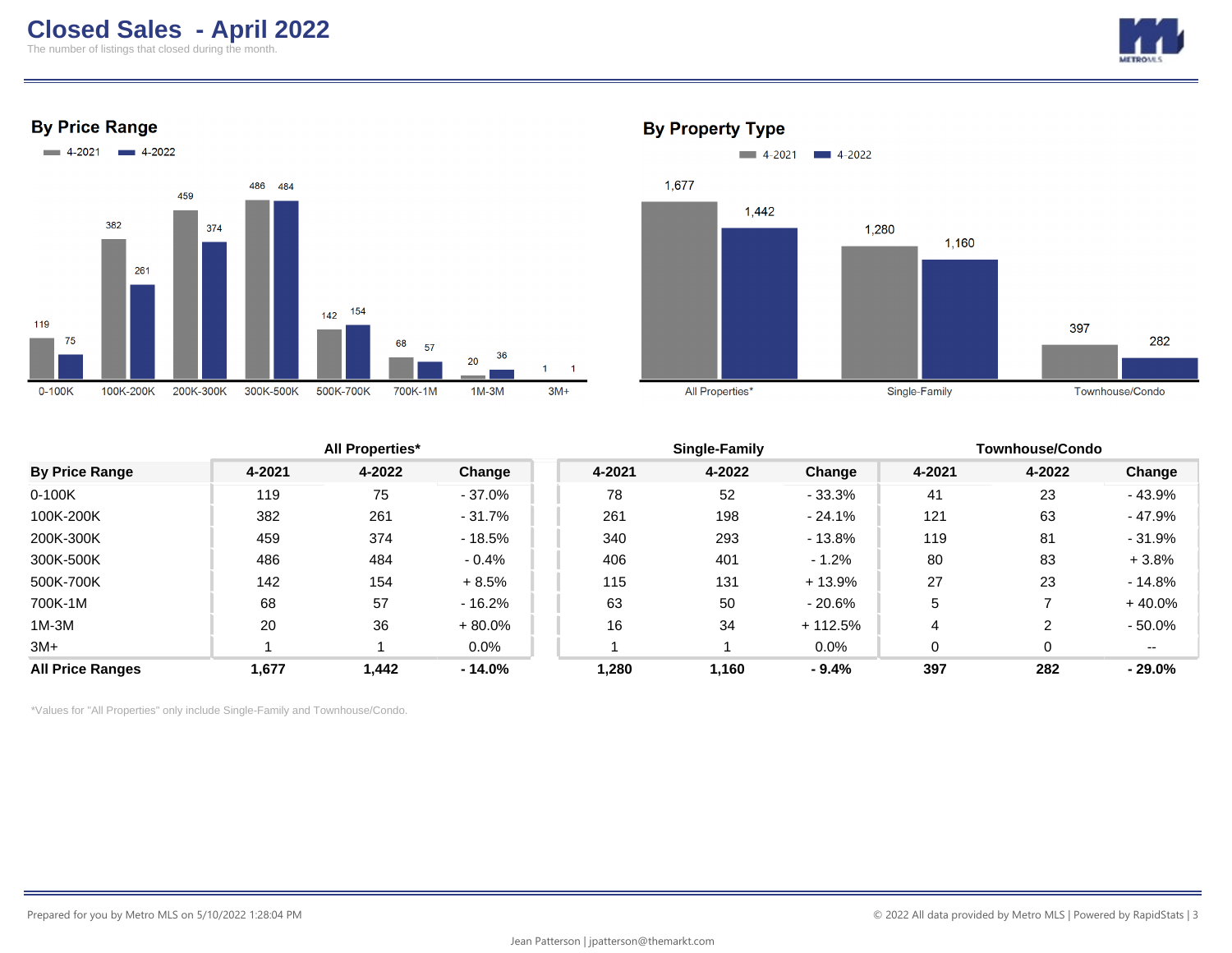# **Pending Sales - April 2022**

The number of listings that are Under Contract at the end of the month.



**By Price Range** 





|                         |        | <b>All Properties*</b> |           |        | Single-Family |            | <b>Townhouse/Condo</b> |        |            |
|-------------------------|--------|------------------------|-----------|--------|---------------|------------|------------------------|--------|------------|
| <b>By Price Range</b>   | 4-2021 | 4-2022                 | Change    | 4-2021 | 4-2022        | Change     | 4-2021                 | 4-2022 | Change     |
| $0-100K$                | 32     | 42                     | $+31.3%$  | 21     | 29            | + 38.1%    | 11                     | 13     | $+18.2%$   |
| 100K-200K               | 98     | 97                     | $-1.0\%$  | 73     | 76            | $+4.1%$    | 25                     | 21     | $-16.0\%$  |
| 200K-300K               | 127    | 107                    | $-15.7\%$ | 86     | 74            | $-14.0\%$  | 41                     | 33     | $-19.5%$   |
| 300K-500K               | 191    | 193                    | $+1.0%$   | 145    | 143           | $-1.4%$    | 46                     | 50     | $+8.7%$    |
| 500K-700K               | 90     | 126                    | $+40.0\%$ | 55     | 95            | + 72.7%    | 35                     | 31     | - 11.4%    |
| 700K-1M                 | 32     | 37                     | $+15.6%$  | 23     | 30            | $+30.4%$   | 9                      |        | $-22.2%$   |
| 1M-3M                   |        | 21                     | + 162.5%  |        | 21            | $+200.0\%$ |                        |        | $-100.0\%$ |
| $3M+$                   |        | 0                      | - 100.0%  |        | $\Omega$      | - 100.0%   | $\Omega$               | 0      | $- -$      |
| <b>All Price Ranges</b> | 579    | 623                    | $+7.6%$   | 411    | 468           | $+13.9%$   | 168                    | 155    | $-7.7\%$   |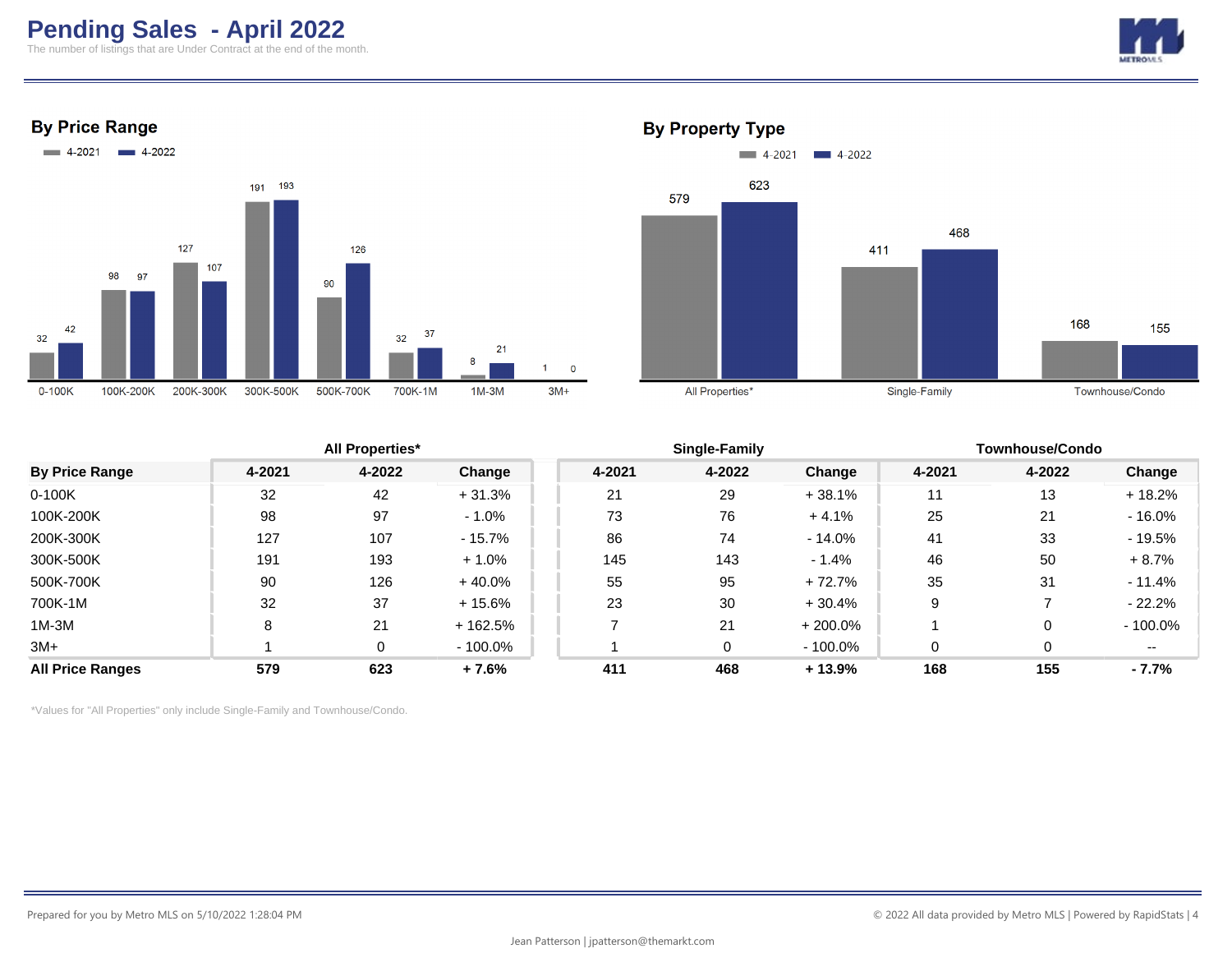# **Days on Market Until Sale - April 2022**

The average Days On Market value for all listings that closed during the month.



**By Price Range** 



### **By Property Type**



|                         |        | <b>All Properties*</b> |           |        | Single-Family |          |        | <b>Townhouse/Condo</b> |               |  |
|-------------------------|--------|------------------------|-----------|--------|---------------|----------|--------|------------------------|---------------|--|
| <b>By Price Range</b>   | 4-2021 | 4-2022                 | Change    | 4-2021 | 4-2022        | Change   | 4-2021 | 4-2022                 | Change        |  |
| $0-100K$                | 34     | 33                     | $-2.9%$   | 36     | 34            | $-5.6%$  | 29     | 31                     | $+6.9%$       |  |
| 100K-200K               | 24     | 24                     | $0.0\%$   | 27     | 25            | $-7.4%$  | 18     | 24                     | $+33.3%$      |  |
| 200K-300K               | 18     | 10                     | - 44.4%   | 13     | 9             | $-30.8%$ | 31     | 13                     | $-58.1%$      |  |
| 300K-500K               | 22     | 17                     | $-22.7%$  | 17     | 10            | $-41.2%$ | 50     | 55                     | $+10.0%$      |  |
| 500K-700K               | 35     | 31                     | $-11.4%$  | 34     | 16            | - 52.9%  | 39     | 112                    | + 187.2%      |  |
| 700K-1M                 | 42     | 46                     | $+9.5%$   | 45     | 11            | - 75.6%  | 16     | 296                    | $+1,750.0\%$  |  |
| 1M-3M                   | 17     | 52                     | $+205.9%$ | 21     | 31            | $+47.6%$ | 2      | 411                    | $+20,450.0\%$ |  |
| $3M+$                   | 166    | 3                      | $-98.2%$  | 166    | 3             | - 98.2%  | $- -$  | $- -$                  |               |  |
| <b>All Price Ranges</b> | 24     | 21                     | $-12.5%$  | 22     | 15            | $-31.8%$ | 31     | 47                     | $+51.6%$      |  |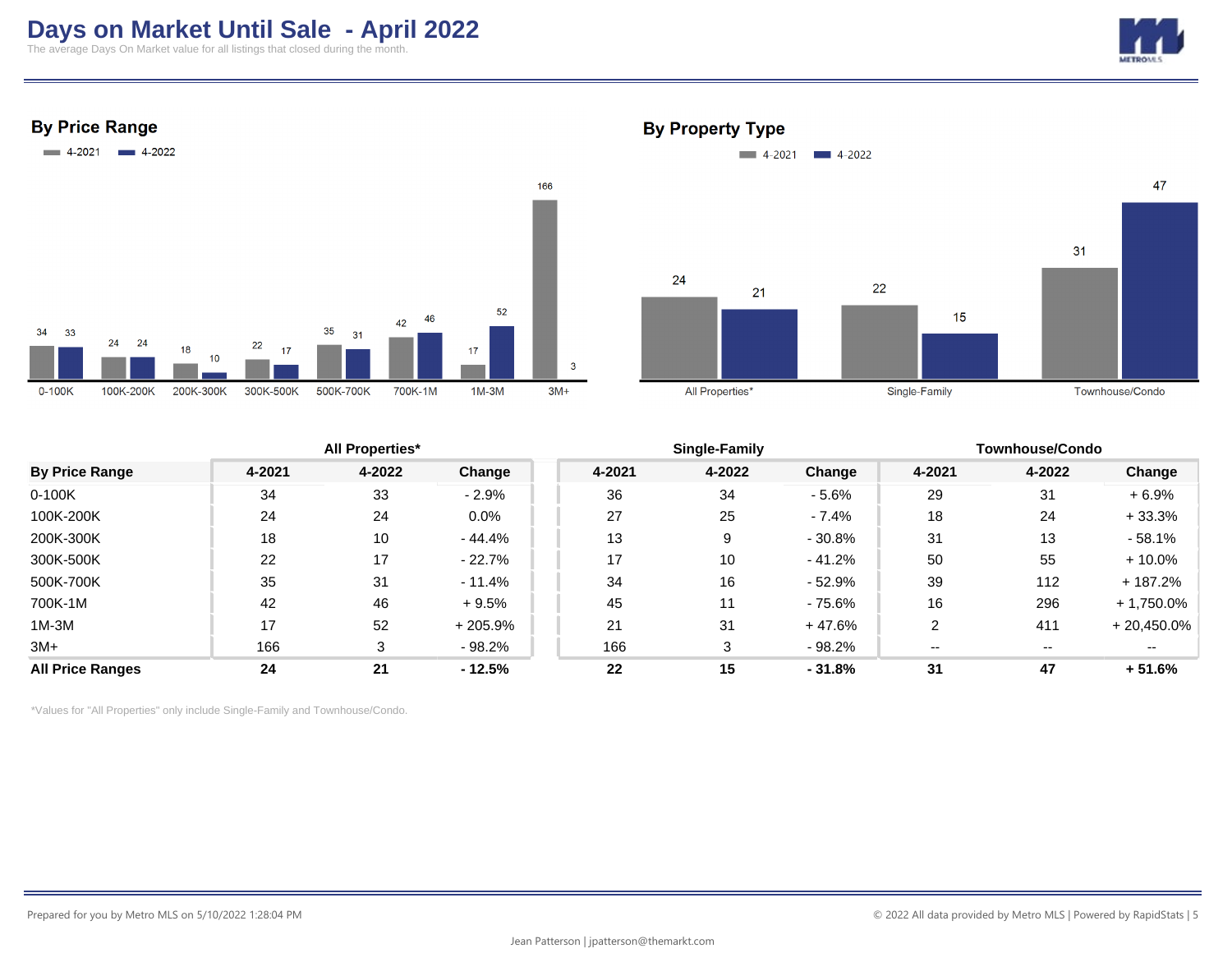# **Percent of Original List Price Received - April 2022**

The average sales to original list price ratio for all listings that closed during the month.









#### **By Property Type**



| 4-2022<br>4-2021<br>Change<br>4-2021<br>4-2022<br>4-2021<br>4-2022<br>Change<br>Change<br>0-100K<br>96.9%<br>91.6%<br>96.9%<br>90.8%<br>$-6.3%$<br>96.9%<br>93.4%<br>$-3.7\%$<br>$-5.5%$<br>100K-200K<br>102.1%<br>$-0.3%$<br>101.9%<br>102.9%<br>102.4%<br>102.9%<br>$-1.0%$<br>101.5%<br>$+1.4%$<br>106.4%<br>107.0%<br>200K-300K<br>104.5%<br>$+1.8%$<br>105.2%<br>$+1.7%$<br>102.3%<br>104.2%<br>$+1.8%$<br>300K-500K<br>106.2%<br>103.3%<br>$+2.8%$<br>103.9%<br>106.8%<br>$+2.8%$<br>100.2%<br>103.3%<br>$+3.1%$<br>500K-700K<br>103.8%<br>$+2.2%$<br>103.9%<br>$+2.0%$<br>100.0%<br>101.5%<br>103.1%<br>$+3.1%$<br>101.8%<br>700K-1M<br>98.7%<br>103.2%<br>+ 4.6%<br>103.5%<br>$+4.8%$<br>98.5%<br>$+3.0%$<br>98.7%<br>101.4%<br>1M-3M<br>99.3%<br>122.2%<br>97.6%<br>100.6%<br>$+3.0%$<br>96.5%<br>$+2.9%$<br>102.1%<br>$+19.8%$<br>3M+<br>95.3%<br>106.7%<br>106.7%<br>$+12.0\%$<br>95.3%<br>$+12.0%$<br>$- -$<br>$\overline{\phantom{a}}$<br>$- -$<br>All Price Ranges<br>102.6%<br>104.2%<br>$+1.6%$<br>104.6%<br>100.9%<br>102.7%<br>103.1%<br>$+1.5%$<br>$+1.8%$ |                       | <b>All Properties*</b> |  |  | Single-Family |  |  | Townhouse/Condo |  |  |
|-------------------------------------------------------------------------------------------------------------------------------------------------------------------------------------------------------------------------------------------------------------------------------------------------------------------------------------------------------------------------------------------------------------------------------------------------------------------------------------------------------------------------------------------------------------------------------------------------------------------------------------------------------------------------------------------------------------------------------------------------------------------------------------------------------------------------------------------------------------------------------------------------------------------------------------------------------------------------------------------------------------------------------------------------------------------------------|-----------------------|------------------------|--|--|---------------|--|--|-----------------|--|--|
|                                                                                                                                                                                                                                                                                                                                                                                                                                                                                                                                                                                                                                                                                                                                                                                                                                                                                                                                                                                                                                                                               | <b>By Price Range</b> |                        |  |  |               |  |  |                 |  |  |
|                                                                                                                                                                                                                                                                                                                                                                                                                                                                                                                                                                                                                                                                                                                                                                                                                                                                                                                                                                                                                                                                               |                       |                        |  |  |               |  |  |                 |  |  |
|                                                                                                                                                                                                                                                                                                                                                                                                                                                                                                                                                                                                                                                                                                                                                                                                                                                                                                                                                                                                                                                                               |                       |                        |  |  |               |  |  |                 |  |  |
|                                                                                                                                                                                                                                                                                                                                                                                                                                                                                                                                                                                                                                                                                                                                                                                                                                                                                                                                                                                                                                                                               |                       |                        |  |  |               |  |  |                 |  |  |
|                                                                                                                                                                                                                                                                                                                                                                                                                                                                                                                                                                                                                                                                                                                                                                                                                                                                                                                                                                                                                                                                               |                       |                        |  |  |               |  |  |                 |  |  |
|                                                                                                                                                                                                                                                                                                                                                                                                                                                                                                                                                                                                                                                                                                                                                                                                                                                                                                                                                                                                                                                                               |                       |                        |  |  |               |  |  |                 |  |  |
|                                                                                                                                                                                                                                                                                                                                                                                                                                                                                                                                                                                                                                                                                                                                                                                                                                                                                                                                                                                                                                                                               |                       |                        |  |  |               |  |  |                 |  |  |
|                                                                                                                                                                                                                                                                                                                                                                                                                                                                                                                                                                                                                                                                                                                                                                                                                                                                                                                                                                                                                                                                               |                       |                        |  |  |               |  |  |                 |  |  |
|                                                                                                                                                                                                                                                                                                                                                                                                                                                                                                                                                                                                                                                                                                                                                                                                                                                                                                                                                                                                                                                                               |                       |                        |  |  |               |  |  |                 |  |  |
|                                                                                                                                                                                                                                                                                                                                                                                                                                                                                                                                                                                                                                                                                                                                                                                                                                                                                                                                                                                                                                                                               |                       |                        |  |  |               |  |  |                 |  |  |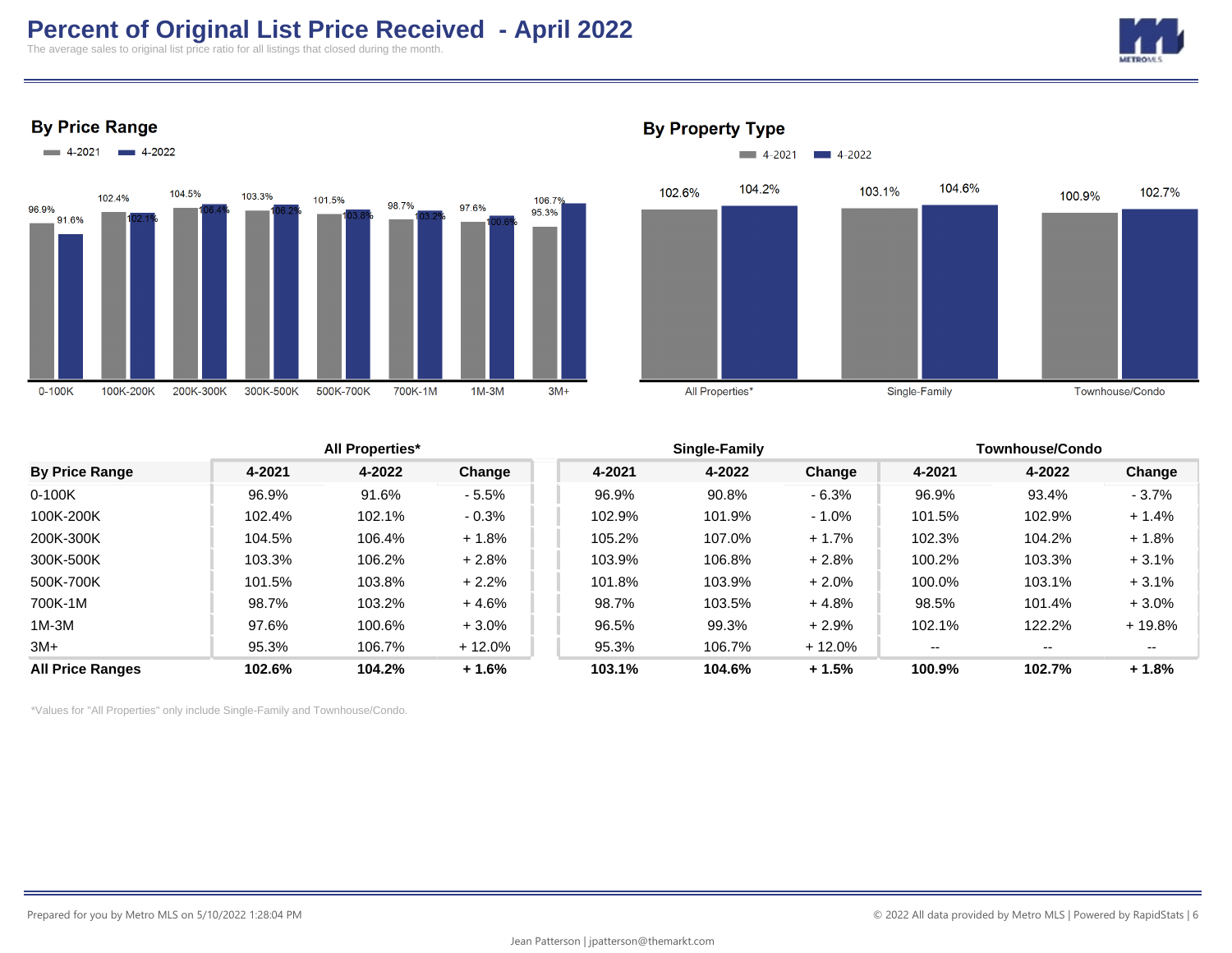## **Inventory of Homes for Sale - April 2022**

The number of listings that are in Active status at the end of the month.



**By Price Range** 





### **All Properties\* Single-Family Townhouse/Condo By Price Range 4-2021 4-2022 Change 4-2021 4-2022 Change 4-2021 4-2022 Change** 0-100K 182 197 + 8.2% 138 160 + 15.9% 44 37 - 15.9% 100K-200K 503 463 - 8.0% 367 362 - 1.4% 136 101 - 25.7% 200K-300K 741 600 - 19.0% 568 486 - 14.4% 173 114 - 34.1% 300K-500K 939 732 - 22.0% 747 583 - 22.0% 192 149 - 22.4% 500K-700K 342 428 + 25.1% 274 339 + 23.7% 68 89 + 30.9% 700K-1M 184 149 - 19.0% 148 135 - 8.8% 36 14 - 61.1% 1M-3M 97 93 - 4.1% 85 78 - 8.2% 12 15 + 25.0% 3M+ 5 10 + 100.0% 5 10 + 100.0% 0 --**All Price Ranges 2,993 2,672 - 10.7% 2,332 2,153 - 7.7% 661 519 - 21.5%**